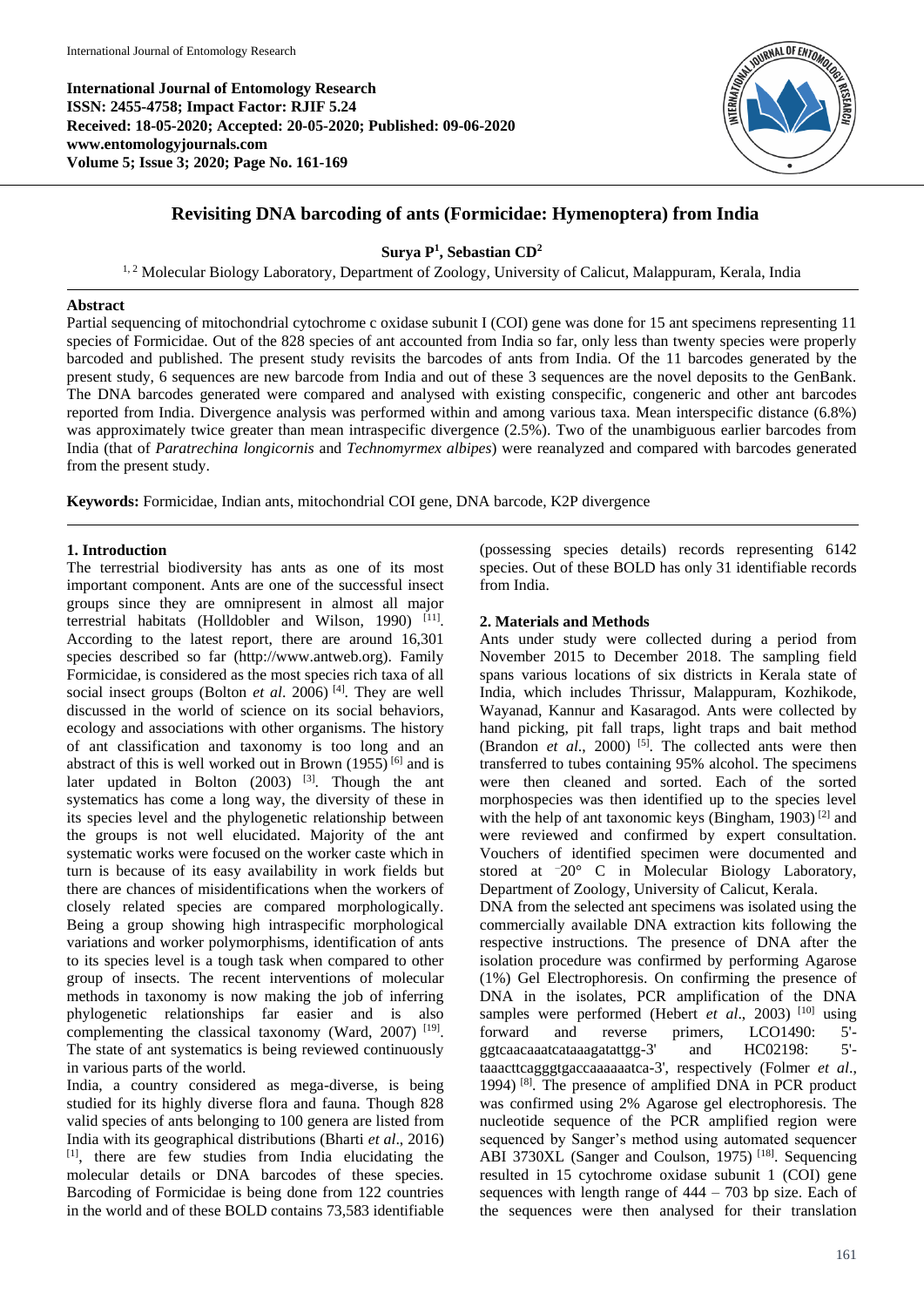products and confirmed for any gaps or non-sense codons. The final sequences were submitted to NCBI GenBank and accession numbers were obtained for the 15 sequences representing 11 species of ants. GenBank database were then searched for nearest neighbours of the deposited sequences that are either congeneric or conspecific with the sequences under study (Table 1). Further barcode sequences of ants from India (Ojha *et al*., 2014) [15] , were retrieved from GenBank database for the analysis (Table 2). COI barcode sequences of *Vespa tropica*, *Phimenes flavopictum* and *Rhynchium brunneum* (Vespidae: Hymenoptera) were selected as outgroup. Sequences generated in the present study were then aligned with their nearest neighbor sequences, other congeneric or conspecific sequences (Table 1) and the already available barcodes of Indian Ants, with the help of BioEdit software (Hall, 1999)<sup>[9]</sup>.

The aligned sequence data were worked out in MEGA X software (Kumar, 2018)<sup>[14]</sup> for the analysis of evolutionary status of selected ant species of India. The sequence divergence within the species and between the representative species, genus and subfamilies under study were also inferred using Kimura 2 parameter model (Kimura, 1980)<sup>[3]</sup>. Thus a clustering of all the selected sequences is produced by Neighbour Joining (NJ) method (Saitou and Nei, 1987)<sup>[17]</sup> adopting Kimura 2 Parameter with a nodal support test of 1000 bootstrap replication (Felsenstein, 1985)<sup>[7]</sup>. With this, the reliability of the dataset was checked and the final selected sequences were then used to construct the tree by Maximum Likelihood (ML) and Bayesian Inference (BI) (Huelsenbeck *et al.*, 2001)<sup>[12]</sup>. Construction of Bayesian Inference tree was done using the UGENE graphical user interface tool (Okonechnikov, 2012) [16] in which the model used is GTR+G+I selected by the Bayesian Inference Criterion (BIC). The maximum likelihood tree was also constructed using the GTR + G+ I with lowest BIC and Akaike Information Criterion (AIC) as suggested by the best fitting model tool of MEGA X. A total of 50 sequences are compared including the 3 sequences selected to form the out group cluster in the Phylogenetic tree.

resulted in matching with species of same genus (or same subfamily, in the absence of sequences representing same genus). This proves the utility of these sequences in finding the genus if the database has enough representations of any particular genus.

The final alignment is of 50 sequences of which 15 sequences were newly generated in the present study. Partial COI sequences of 11 species of ants belonging to 11 genera were obtained. These sequences represent 5 subfamilies in Formicidae: Myrmicinae, Formicinae, Pseudomyrmecinae, Ponerinae and Dolichoderinae. Except *Myrmicaria brunnea*, *Carebara diversa*, *Anoplolepis gracilipes*, *Technomyrmex albipes* and *Paratrechina longicornis* all other six sequences were new deposits to barcode database from India. Three of these barcodes – sequences of *Brachyponera luteipes*  (Figure 1.1), *Leptogenys peuqueti* (Figure 1.2) Polyrhachis *hippomanes ceylonensis* (Figure 1.3), were first submission to GenBank representing the above respective species.

As in case of typical arthropods, a high A-T (69%) content was observed with A = 29.8%, G = 11.5%, C = 19.4%, T = 39.2%. The K2P mean divergence among different taxonomic levels showed a hierarchical increase in values (Table 3). The mean intraspecific divergence observed is 2.5% with a range of 0-4% whereas interspecific mean divergence was observed as  $6.8\%$  with a range of  $1 - 17\%$ . The divergence between genera within a subfamily has an average of 16% with a range of  $2 - 24$ %. The sequence divergence distance between the subfamilies was in the range of  $8.75 - 36.54\%$  with an average of 19.5%. The barcode gap found with divergence in sequences was checked as they clustered in the tree constructed using NJ method (Figure 2). The overlaps in sequence divergence at every taxonomic level were resolved by constructing phylogenetic trees using Maximum Likelihood (Figure 3) and Bayesian Inference methods (Figure 4). Clustering of the congeneric and conspecific taxa was found cohesive in all trees whereas at the subfamily level there was slight difference in congruency. Dolichoderinae and Ponerinae showed monophyly whereas Myrmicinae, Pseudomyrmecinae and Formicinae showed sort of paraphyletic relation within the subfamilies in all the three phylogenetic trees.

#### **3. Results**

BLAST search of every sequences produced in this study

| Table 1: List of specimens analysed in the present study with their GenBank accession and percentage of sequence similarity (BLAST) to |  |  |  |  |  |  |  |  |
|----------------------------------------------------------------------------------------------------------------------------------------|--|--|--|--|--|--|--|--|
| the nearest neighbour in the database                                                                                                  |  |  |  |  |  |  |  |  |

| S.<br>No.      | Name of species                    | Voucher No.        | <b>GenBank</b><br><b>Accession No.</b> | <b>GenBank accession</b><br>of nearest neighbour | Percentage of<br>similarity |
|----------------|------------------------------------|--------------------|----------------------------------------|--------------------------------------------------|-----------------------------|
|                | Carebara diversa                   | CUAN <sub>7</sub>  | MN599029                               | MN607156                                         | 99.12%                      |
| $\overline{c}$ | Carebara diversa                   | CUANZ3             | MN607156                               | MN599029                                         | 99.12%                      |
| 3              | Trichomyrmex mayri                 | <b>CUANZ2</b>      | MN607154                               | KJ847497                                         | 96.49%                      |
| 4              | Myrmicaria brunnea                 | CUAN <sub>8</sub>  | MN590430                               | MN607152                                         | 99.85%                      |
| 5              | Myrmicaria brunnea                 | CUANV <sub>3</sub> | MN607155                               | MN590430                                         | 100%                        |
| 6              | Myrmicaria brunnea                 | CUAN99             | MN607152                               | MN590430                                         | 99.85%                      |
| $\overline{7}$ | Tetraponera rufonigra              | CUAN4              | MN234143                               | BK010387                                         | 99.55%                      |
| 8              | Paratrechina longicornis           | CUANV <sub>6</sub> | MN613240                               | KP232173                                         | 97.83%                      |
| 9              | Anoplolepis gracilipes             | <b>CUANc</b>       | MN590429                               | NC039576                                         | 98.54%                      |
| 10             | Polyrhachis hippomanes ceylonensis | CUANZ <sub>6</sub> | MN613239                               | KM348215                                         | 86.71%                      |
| 11             | Leptogenys peuqueti                | CUANV <sub>2</sub> | MN590431                               | KY000663                                         | 88.80%                      |
| 12             | Brachyponera luteipes              | CUANV <sub>4</sub> | MN613241                               | MF673717                                         | 88.74%                      |
| 13             | Odontomachus simillimus            | CUAN <sub>2</sub>  | KX587511                               | MN613242                                         | 100%                        |
| 14             | Odontomachus simillimus            | CUANV <sub>5</sub> | MN613242                               | KU504909                                         | 100%                        |
| 15             | Technomyrmex albipes               | <b>CUANZ5</b>      | MN234144                               | HO925235                                         | 100%                        |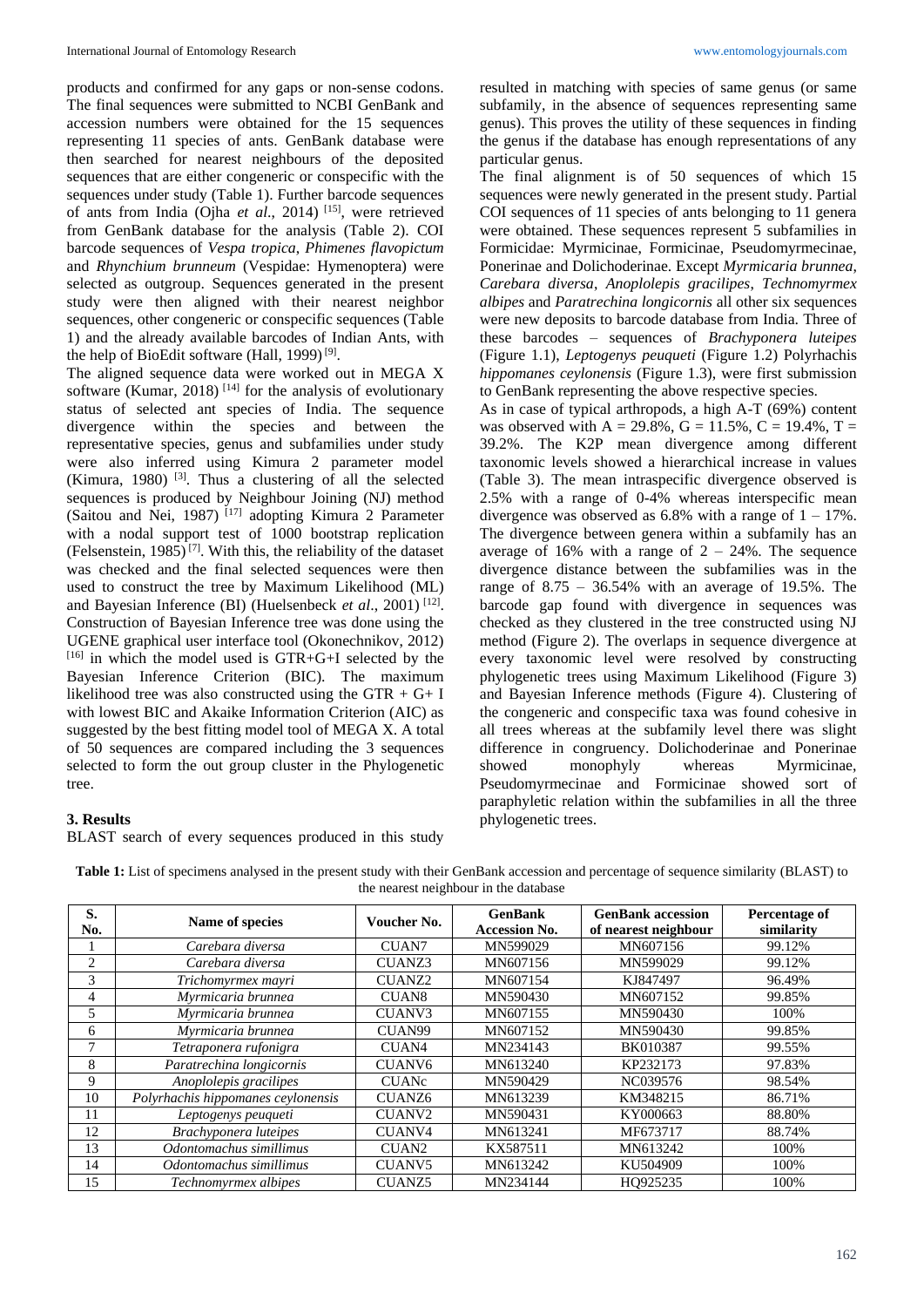**Table 2:** Accession numbers of COI sequences (other than nearest neighbours) of Indian ants (Ojha *et al*., 2014) retrieved from NCBI GenBank

| S. No.         | <b>Name of Species</b>     | <b>GenBank Accession No.</b> |
|----------------|----------------------------|------------------------------|
| 1              | Myrmicaria brunnea         | JN886029                     |
| $\overline{2}$ | Carebara diversa           | JN987859                     |
| 3              | Anoplolepis gracilipes     | JN987860                     |
| $\overline{4}$ | Technomyrmex albipes       | JN886038                     |
| 5              | Paratrechina longicornis   | JN886034                     |
| 6              | Monomorium destructor      | GU709851                     |
| $\overline{7}$ | Trichomyrmex destructor    | GU710447                     |
| 8              | Anoplolepis gracilipes     | NC039576                     |
| 9              | Tetraponera rufonigra      | MF716964                     |
| 10             | Paratrechina longicornis   | KP232061                     |
| 11             | Paratrechina longicornis   | FJ982476                     |
| 12             | Polyrhachis aurea          | KM348211                     |
| 13             | Polyrhachis ornata         | KM348255                     |
| 14             | Odontomachus laticeps      | HM919582                     |
| 15             | Odontomachus bauri         | KU985513                     |
| 16             | Pachycondyla sp            | MF673719                     |
| 17             | Pachycondyla sp            | MF673716                     |
| 18             | Leptogenys angusta         | HM418986                     |
| 19             | Leptogenys alatapia        | HM419328                     |
| 20             | Leptogenys lavavava        | HQ925205                     |
| 21             | Leptogenys truncatirostris | HM418996                     |
| 22             | Technomyrmex vitiensis     | KY000670                     |
| 23             | Technomyrmex albipes       | EF610584                     |
| 24             | Technomyrmex albipes       | EF610581                     |
| 25             | Technomyrmex albipes       | EF610580                     |

| Sequence divergence at various taxonomic levels | Range $(\% )$  | <b>Mean Distance</b> $(\% )$ |
|-------------------------------------------------|----------------|------------------------------|
| Within species                                  | $0 - 4$        | 2.5                          |
| Amongst species                                 | $1 - 17$       | 6.8                          |
| Amongst genera                                  | $2 - 24$       | 16                           |
| Amongst subfamilies                             | $8.75 - 36.54$ | 19.5                         |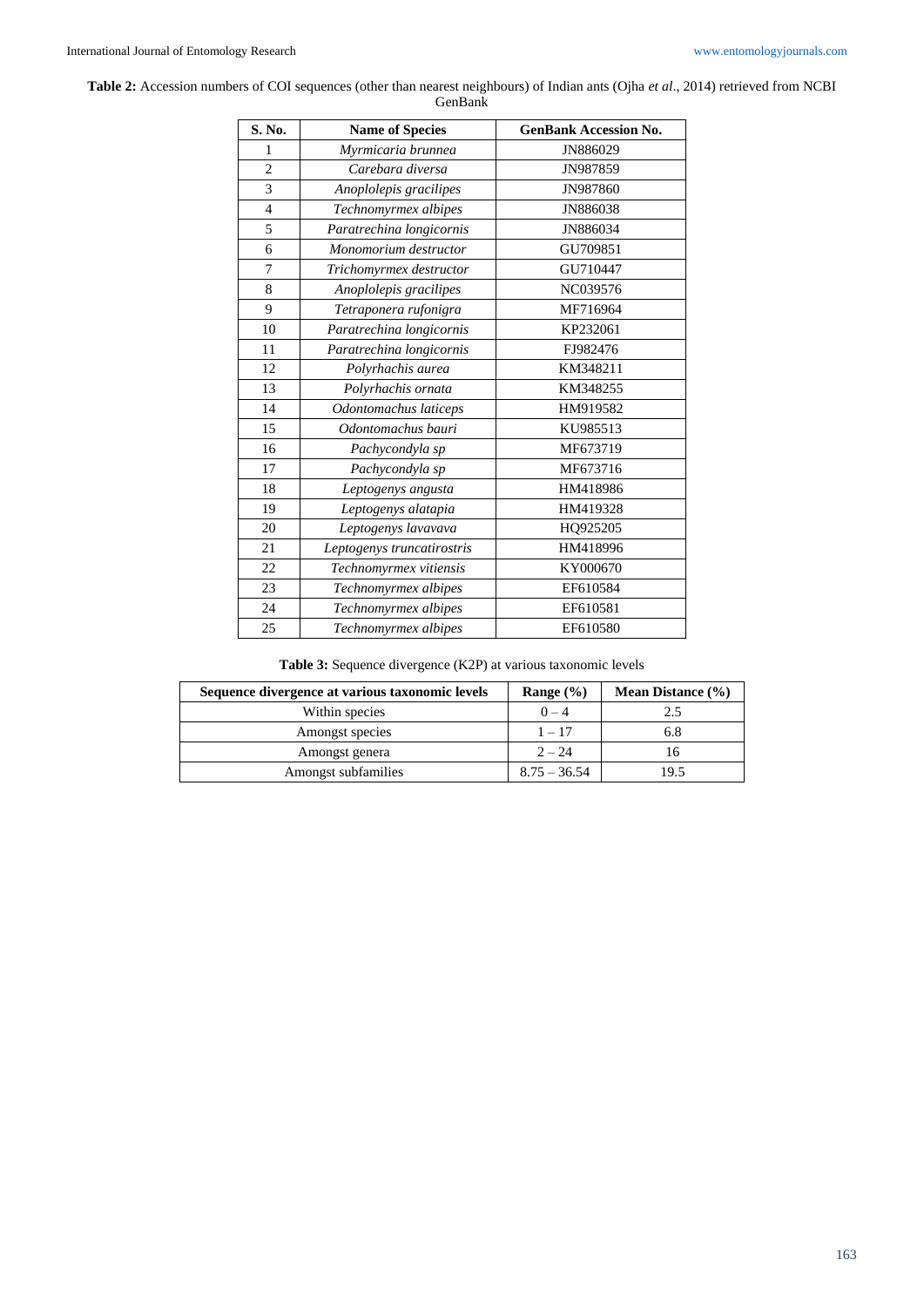

**Fig 1:** Illustrations of three newly barcoded ant species. (1.1) *Brachyponera luteipes,* (1.2) *Leptogenys peuqueti and (1.3) Polyrhachis hippomanes ceylonensis.*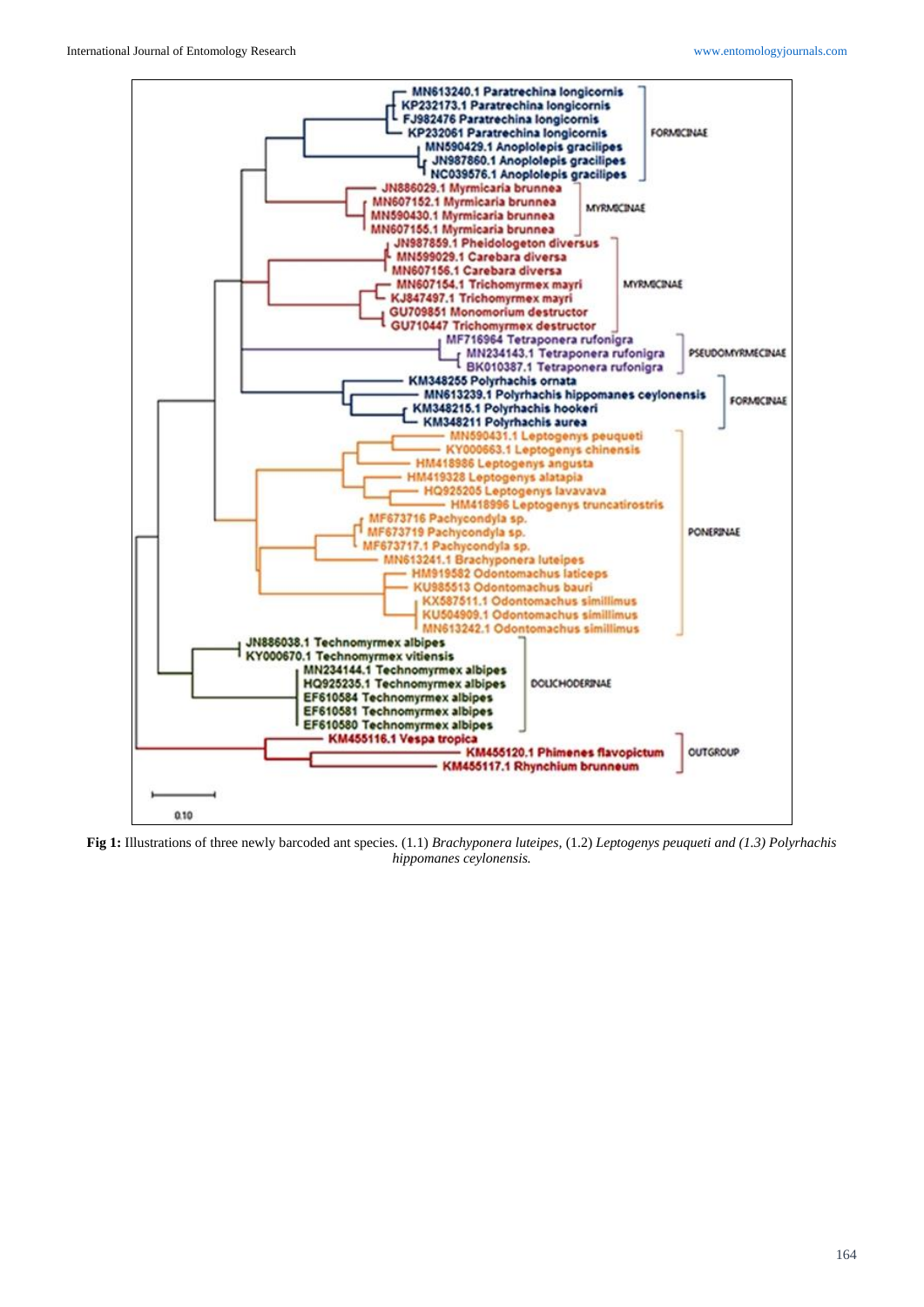

**Fig 2:** Neighbour Joining representation of the 50 sequences under analysis including outgroup. Different subfamilies are coloured differently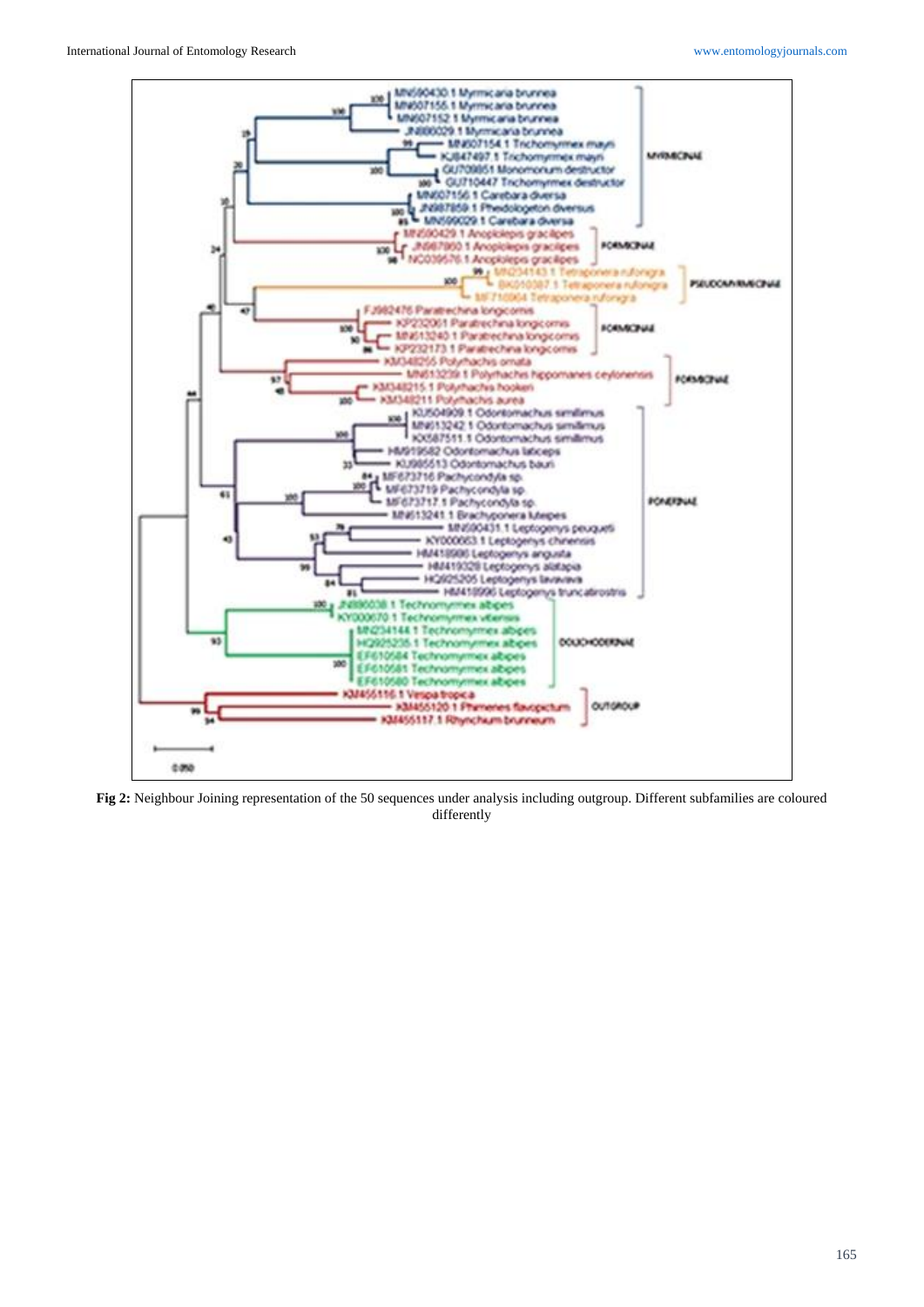

Figure 1.1 Brachyponera luteipes,

(A) Body in lateral view, (B) Head in full face view (C) Body in dorsal view



Figure 1.2 Leptogenys peuqueti A) Body in lateral view, (B) Head in full face view (C) Body in dorsal view



Figure 1.3 Polyrhachis hippomanes ceylonensis (A) Body in lateral view, (B) Head in full face view (C) Body in dorsal view

**Fig 3:** Maximum likelihood representation of the 50 sequences under analysis including outgroup. Different subfamilies are coloured differently.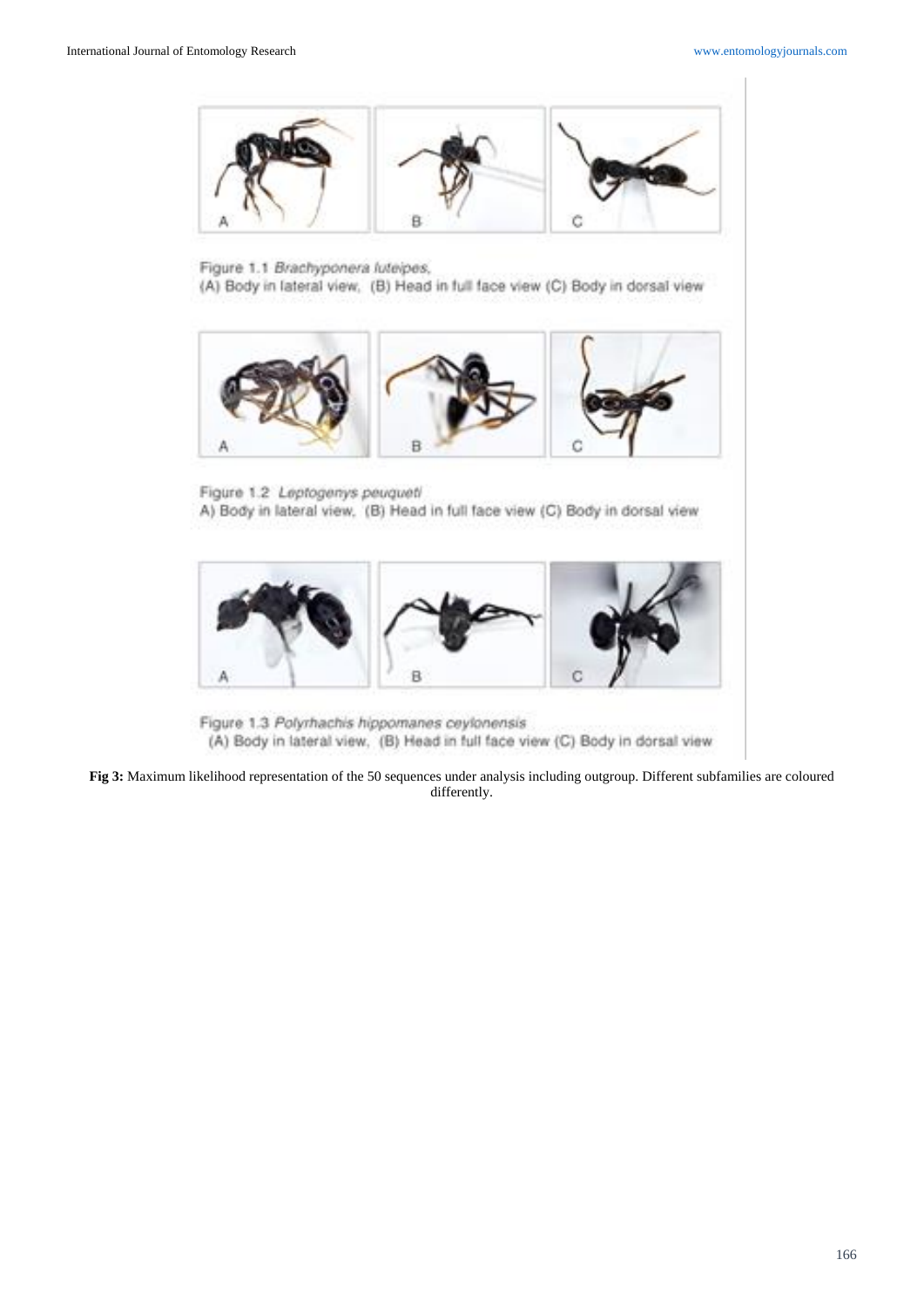

**Fig 4:** Phylogenetic relationship representation of 50 sequences under analysis including outgroup using Bayesian Inference. Different subfamilies are coloured differently.

#### **4. Discussion**

The tropics support the enormous biodiversity in India and hence the generation of barcodes of Indian fauna is important. There is only a single published study on DNA barcoding of Indian ants using mitochondrial COI sequence till date. Though this study elucidated the mitochondrial

COI sequence for 16 ant species collected from Karnataka, India (Ojha *et al*., 2014) [15] , these sequences were reviewed and rechecked in the present study. Out of the 15 sequences, representing 11 species, elucidated by the present study; 5 species were already barcoded from India. These 5 barcode sequences from India (with accession numbers JN886029,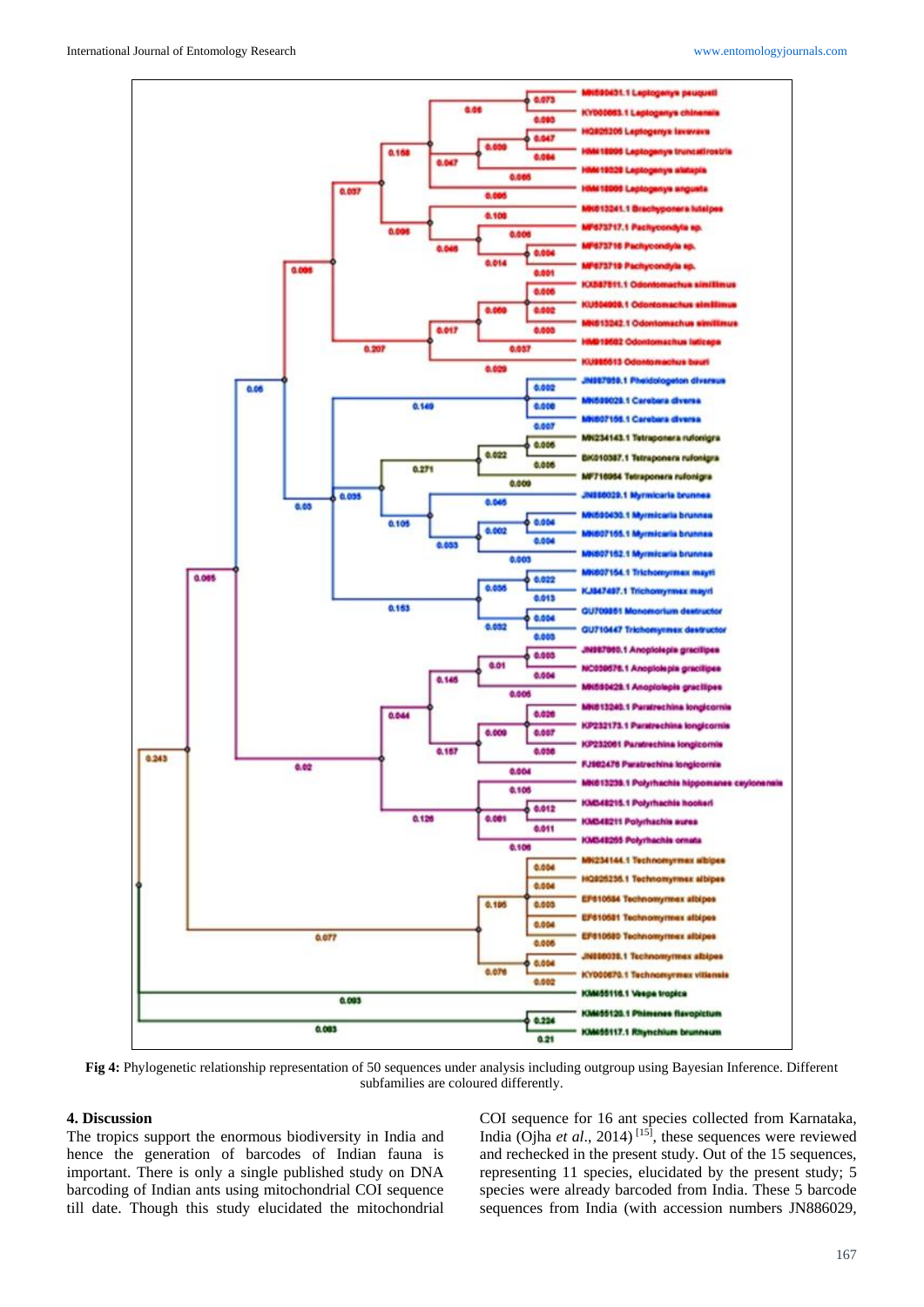JN987859, JN987860, JN886034, JN886038) were not shown as the nearest neighbour when the alignment search for the respective sequences from present study representing same species was done using BLAST. On further check these 5 barcodes and the set of other 11 barcodes produced from the same study were commented unverified by the GenBank. Three of these sequences, JN886029, JN987860 and JN886038 representing *Myrmicaria brunnea*, *Anoplolepis gracilipes* and *Technomyrmex albipes*  respectively were found as a different lineage though clustered with conspecific sequences of the present study. The JN886038 suggested as barcode of *Technomyrmex albipes* was found to be 99.68% similar to *Technomyrmex vitiensis* species barcode from India with accession number KY000670 and these sequences delineated separately from the conspecific clade of *Technomyrmex albipes* in phylogenetic trees*. Technomyrmex albipes* are distinguished from *Technomyrmex vitiensis* in that they possess comparatively short scape, short and broad mesonotum with convex mesonotal dorsal outline, blunt or non-angular propodeal dorsum and declivity. All these character difference represented by less than 1% sequence divergence indicates the barcode sharing among these species. This can happen as both of these species belong to a species complex that is hard to identify. Hence the *Technomyrmex albipes* barcode generated by the present study shall be proposed as the valid barcode of this species from India. Another unambiguous barcode deposit from India is that of *Paratrechina longicornis* with accession number JN886034, for which a second barcode is deposited in the present study. The JN886034 on search with BLAST tool gave *Lepisiota frauenfeldi* as the nearest neighbor with 98.69% similarity. All the first seven nearest neighbours of this sequence were the same species that is, *Lepisiota frauenfeldi*. The *Paratrechina longicornis* barcode generated in the present study gave 97.96% similarity to another barcode representing same species and all the first seven nearest neighbours were the same species confirming the correct identification of the specimen. Accordingly the other barcode deposit from India could be resulted from an incorrect identification or contamination. The coherent clustering of conspecific and congeneric sequences in the phylogenetic tree further confirms the efficiency of COI gene in molecular identification of Formicidae. All the terminal nodes of phylogenetic trees shows high nodal value and this decrease as the nodes get deeper. For sister species the nodes exhibited extremely high nodal support values.

### **5. Conclusion**

It is already reported that COI is best at explicating species level connections in arthropods, but resolving relationships beyond family or further cannot be done perfectly with COI (Waugh, 2007)<sup>[20]</sup>. Though the NJ, ML and Bayesian tree generated in this study shows paraphyly within and between few subfamilies, it cannot be accounted as such since COI gene fragment comparison alone cannot resolve the phylogenetics and evolutionary history. A discussion on phylogeny of ants is not aimed here whereas the molecular identification of ants with COI as a tool is emphasized by the present study. This study could not generate multiple conspecific sequences for all the species collected. The authors plan to generate multiple sequences for each and every species that have barcoded so that this would be helpful for further researches focusing on phylogeography

and population genetics. Barcode generation of many other ant species from the study area will follow as a continuation of the present study. As far as every branch of biology is concerned, a comprehensive DNA database is very important.

# **6. Acknowledgements**

This work was supported by Kerala State Council for Science, Technology and Environment under the financial assistance in the form of research fellowship. Authors thank Dr. Paul D. N. Hebert and Dr. Mikko Pentinsaari for clarification on the validity of unverified barcodes in GenBank. The supports received from Dr. Aniruddha Marathe (Ant taxonomist), Dr. Priyadarshanan Dharmarajan (Senior Fellow) and Mr. Aswaj Punnath (Researcher) of Ashoka Trust for Research in Ecology and Environment, Bangalore, in specimen identification and Mr. Ranjith AP (Researcher) in collection and identification of specimens are gratefully acknowledged.

# **7. Disclosure statement**

The authors declare that they have no competing interests.

### **8. References**

- 1. Bharti H, Guenard B, Bharti M, Economo EP. An updated checklist of the ants of India with their specific distributions in Indian states (Hymenoptera, Formicidae). *ZooKeys*, 2016; 551:1-83.
- 2. Bingham CT. The fauna of British India, including Ceylon and Burma. Hymenoptera. Ants and Cuckoo-Wasps. London: Taylor and Francis. 1903; 2:506.
- 3. Bolton B. Synopsis and classification of Formicidae. Memoirs of the American Entomological Institute, 2003; 71:1-370.
- 4. Bolton B, Alpert G, Ward PS, Nasrecki P. Bolton's Catalogue of ants of the world. Harvard University Press, Cambridge, Massachusetts, 2006, 1758-2005.
- 5. Brandon TB, Donat A, Leeanne EA, Roberto C, William FBLB Jr., Jacques HCD *et al*. Field techniques for the study of ground-dwelling ants: An overview, description, and evaluation, Book: ANTS, Standard methods for measuring and monitoring Biodiversity, Edited by Donat Agosti, Jonathan D. Majer, Leeanne E. Alonso and Ted R Schultz, 2000.
- 6. Brown WL Jr. Ant taxonomy. *In:* Kessel, E.W. (Ed.) A century of progress in the natural sciences, 1853–1953. California Academy of Sciences, San Francisco, 1955, 569-572.
- 7. Felsenstein J. Confidence limits on phylogenies: An approach using the bootstrap. Evolution. 1985; 39:783- 791.
- 8. Folmer O, Black M, Hoeh W, Lutz R, Vrijenhoek R. DNA primers for amplification of mitochondrial Cytochrome C oxidase subunit I from diverse metazoan invertebrates. Molecular marine biology and biotechnology. 1994; 3:294-9.
- 9. Hall TA. BioEdit: a user-friendly biological sequence alignment editor and analysis program for Windows 95/98/NT. Nucleic acids symposium series. 1999; 41(41):1979-2000.
- 10. Hebert PDN, Cywinska A, Ball SL, de Waard JR. Biological identifications through DNA barcodes, Proceedings of the Royal Soceity B: Bioogical Sciences. 2003; 270:313-321.